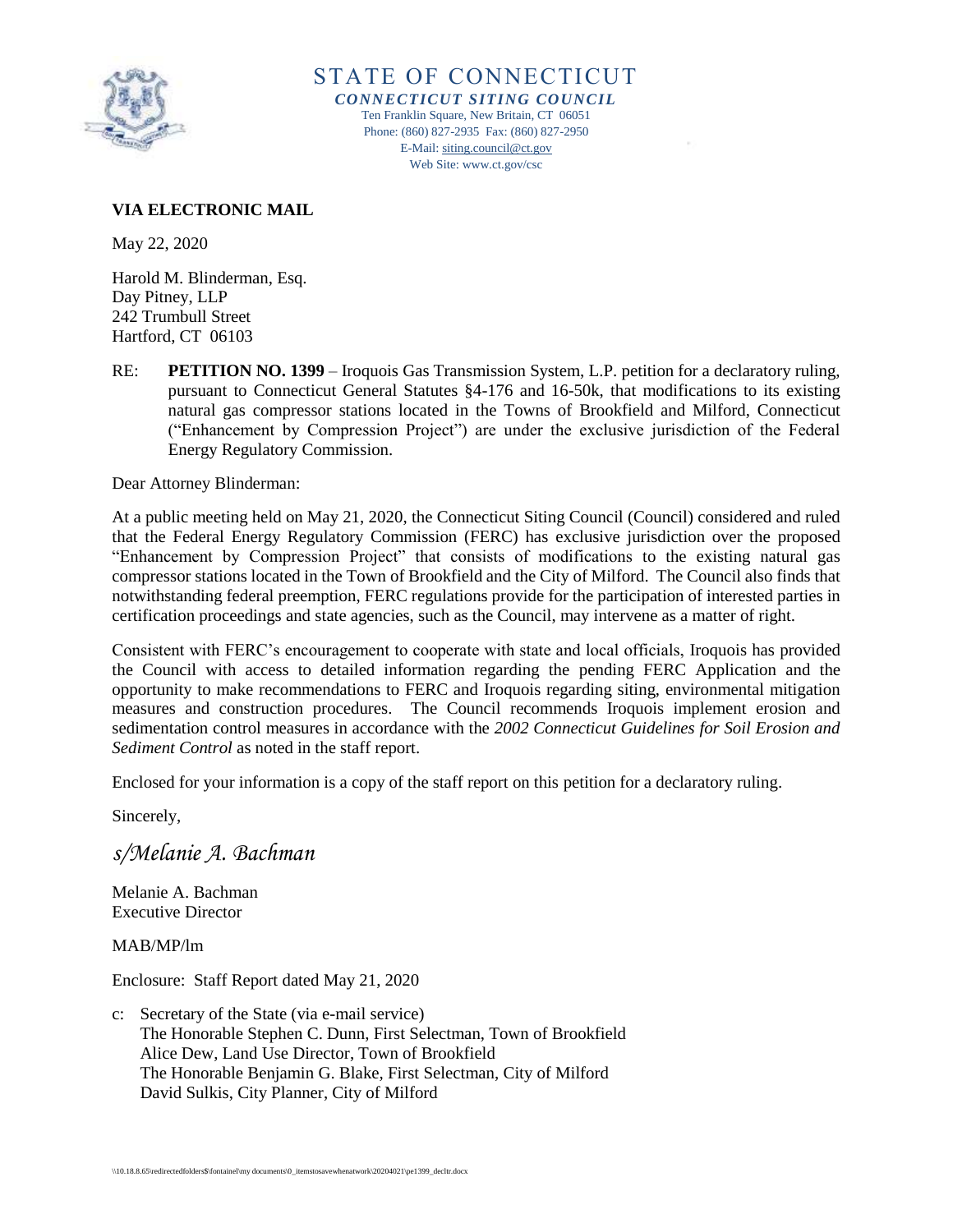

l

STATE OF CONNECTICUT *CONNECTICUT SITING COUNCIL* Ten Franklin Square, New Britain, CT 06051 Phone: (860) 827-2935 Fax: (860) 827-2950

E-Mail: [siting.council@ct.gov](mailto:siting.council@ct.gov) Web Site: www.ct.gov/csc

**Petition No. 1399 Iroquois Gas Transmission System, L.P. Brookfield and Milford Staff Report May 21, 2020**

#### **Introduction**

On April 3, 2020, the Council received a petition (Petition) from Iroquois Gas Transmission System, L.P. (Iroquois) for a declaratory ruling, pursuant to Connecticut General Statutes (CGS) §4-176 and 16-50k, that modifications to its existing natural gas compressor stations located in the Town of Brookfield and the City of Milford (known as the Enhancement by Compression Project) are under the exclusive jurisdiction of the Federal Energy Regulatory Commission (FERC). Iroquois filed the Petition to the Council in accordance with CGS §16-50k(d) exempting from the Council's jurisdiction any matter over which the federal government has exclusive jurisdiction and FERC policy requiring applicants to cooperate with state and local agencies in siting pipeline-related facilities.<sup>1</sup> The project is under the exclusive jurisdiction of FERC.

On or about April 3, 2020, Iroquois provided a copy of the Petition to the Town of Brookfield and the City of Milford.

On April 6, 2020, the Council sent correspondence to the Town of Brookfield and the City of Milford stating that the Council has received the Petition and inviting any questions or comments regarding the Petition by May 3, 2020. No comments have been received.

## **Proposed Project<sup>2</sup>**

Iroquois' pipeline system is divided into two rate zones: Zone 1 from Waddington to Wright, New York; and Zone 2 from Wright to Hunts Point, New York. The pipeline system in Connecticut is in Zone 2. In recent years, Iroquois has experienced significant increases in demand for service in Zone 2, while capacity in Zone 1 has been undersubscribed. Demand for winter period service in Iroquois' Zone 2 between Athens and South Commack, New York has been significant, and that portion of Iroquois' system is both fully subscribed on a firm basis and utilized at a high load factor throughout the winter.

Accordingly, Iroquois has determined that the most advantageous method of adding incremental capacity from an environmental and efficiency standpoint is through the addition of compression and cooling equipment at its Brookfield, Connecticut compressor station and the installation of cooling facilities at its Milford, Connecticut compressor station<sup>3</sup>. This is a compression-only project that does not require the expansion of Iroquois' pipeline footprint, no looping of existing Iroquois pipeline system, and no need to acquire additional pipeline right-of-way in Connecticut. Iroquois expects to complete the project to meet its milestone of delivery by November 1, 2023.

<sup>&</sup>lt;sup>1</sup> Iroquois listed the Council as a stakeholder in its FERC application so the Council will receive e-alerts/updates on the progress of the application.

<sup>2</sup> FERC Docket No. CP20-48, Iroquois Gas Transmission System, L.P. Abbreviated Application for a Certificate of Public Convenience and Necessity, *available at* https://elibrary.ferc.gov/idmws/docket\_sheet.asp

<sup>3</sup> Upgrades are also proposed for Athens and Dover, New York, but such upgrades are outside the scope of this Petition.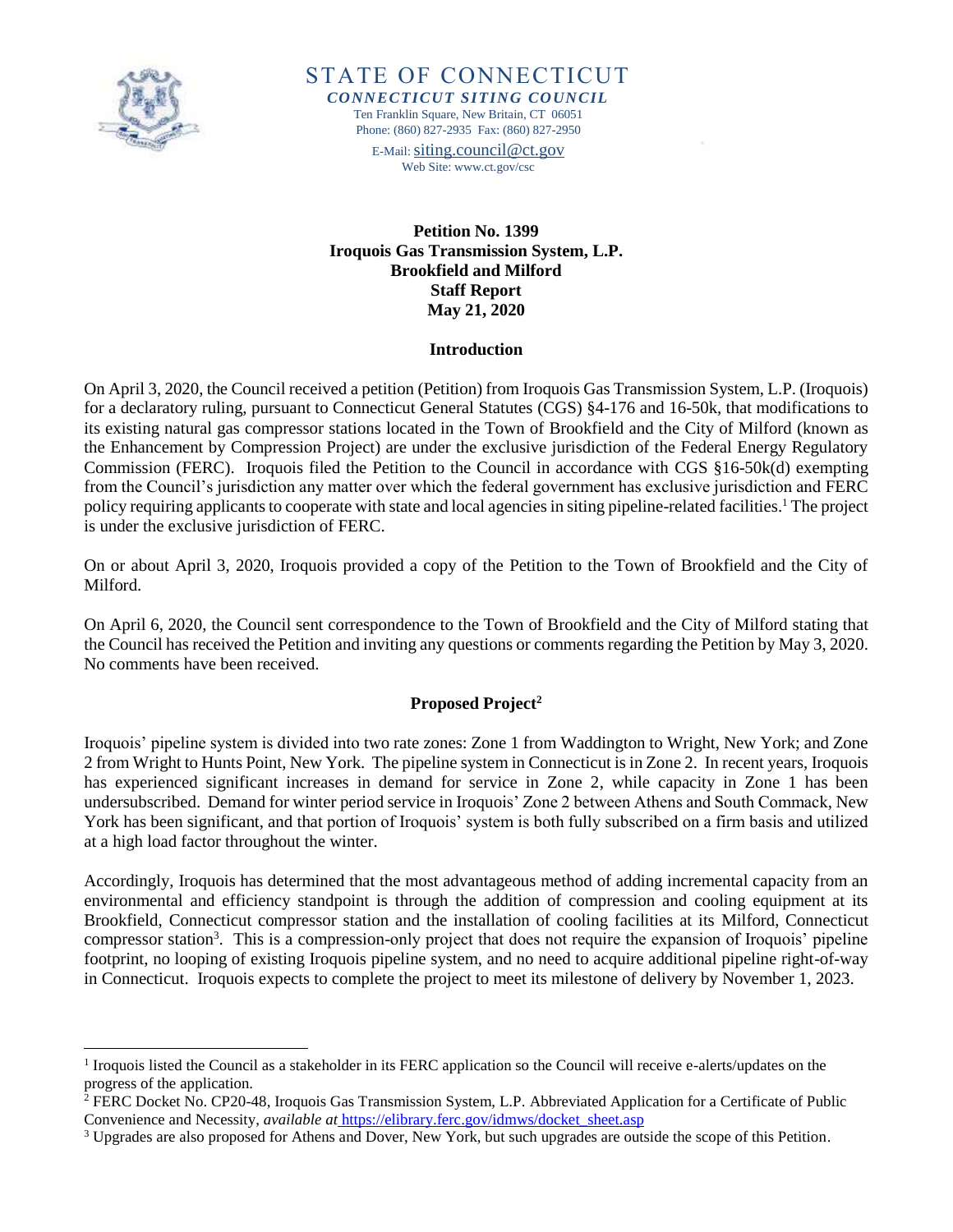## *Brookfield Compressor Station*

At the Brookfield Compressor Station, Iroquois would construct a control/office building and install two new turbines of approximately 12,000 horsepower each, known as Unit B1 and Unit B2, respectively, for natural gas compression purposes. The turbine installations would include associated cooling, filter separators and other equipment connecting to Iroquois's 24-inch diameter main gas transmission line at Brookfield. Incremental cooling equipment would also be added to serve existing Unit A1 and Unit A2.

Certain modifications to existing Unit A1 and Unit A2 would be performed to address noise levels to maintain compliance with FERC standards for the entire Brookfield Compressor Station. Such noise control modifications include the replacement of existing turbine stacks on Unit A1 and Unit A2 and may include other measures such as acoustically designed compressor buildings, turbine unit exhaust and air inlet systems, low noise lube oil coolers, low noise gas coolers, acoustical piping for aboveground gas piping, and unit blowdown silencers.

The applicable FERC noise standard for the proposed project is 55 dBA<sup>4</sup>. The project is not expected to exceed the FERC noise standard. The project would also comply with the Connecticut Department of Energy and Environmental Protection (DEEP) Noise Control Standards for a Class C emitter (industrial) to a Class A (residential) receptor while taking into account that the site is a high background noise level site.

Iroquois plans to install oxidation catalysts (OC) in the exhaust system of each proposed compressor, as well as the two existing gas compressors. The OC media would react with the exhaust gas produced by the gas turbines to reduce carbon monoxide by up to 90 percent or more, as well as reduce volatile organic compounds including formaldehyde and other hazardous air pollutants.

Iroquois plans to install a vent recovery system (VRS). The equipment would be designed and installed to capture the dry seal gas and reinject the gas downstream of the compressor station isolation valves. In addition, the VRS would also capture gas vented during normal controlled unit compressor blowdowns.

To accommodate the project, the existing fence line would be expanded to the north and east. The subject property totals approximately 68.3 acres in size. Directly to the southeast of the Brookfield Compressor Station is the existing natural gas transmission right-of-way. High Meadow Road is located to the northeast with two residences on the opposite side of that street. Undeveloped land is located to the west and southwest.

Two inland wetlands are on the subject parcel.<sup>5</sup> The project is not expected to impact these wetlands. Iroquois commits to employing FERC's Upland Erosion Control, Revegetation, and Maintenance Plan and the Wetland and Waterbody Construction and Mitigation Procedures (May 2013) to protect applicable resources.

Proposed temporary and permanent project disturbance areas (all located within upland areas) are listed below.

| Project<br>Component                              | Location<br><b>County, State</b> | Permanent<br>Aboveground<br><b>Facilities</b><br>(acres) | Temporary<br>Workspace<br>(acres) | Additional<br>Temporary<br>Workspace<br>(acres) | <b>Femporary</b><br><b>Access</b> | Permanent<br>Access<br>Roads (acres) Roads (acres) | Totals<br>(acres) |  |
|---------------------------------------------------|----------------------------------|----------------------------------------------------------|-----------------------------------|-------------------------------------------------|-----------------------------------|----------------------------------------------------|-------------------|--|
| <b>Brookfield</b><br>Compressor<br><b>Station</b> | Fairfield, CT                    | 3.15                                                     | 0.28                              | 7.28                                            | 0.62                              | 0.34                                               | 11.67             |  |

# **Land Requirements for Project Activities**

 $4$  This is based on a day-night sound level known as  $L_{dn}$ .

l

<sup>5</sup> FERC Docket No. CP20-48, Iroquois Gas Transmission System, L.P. Abbreviated Application for a Certificate of Public Convenience and Necessity, *available at* [https://elibrary.ferc.gov/IDMWS/file\\_list.asp?document\\_id=14833005](https://elibrary.ferc.gov/IDMWS/file_list.asp?document_id=14833005)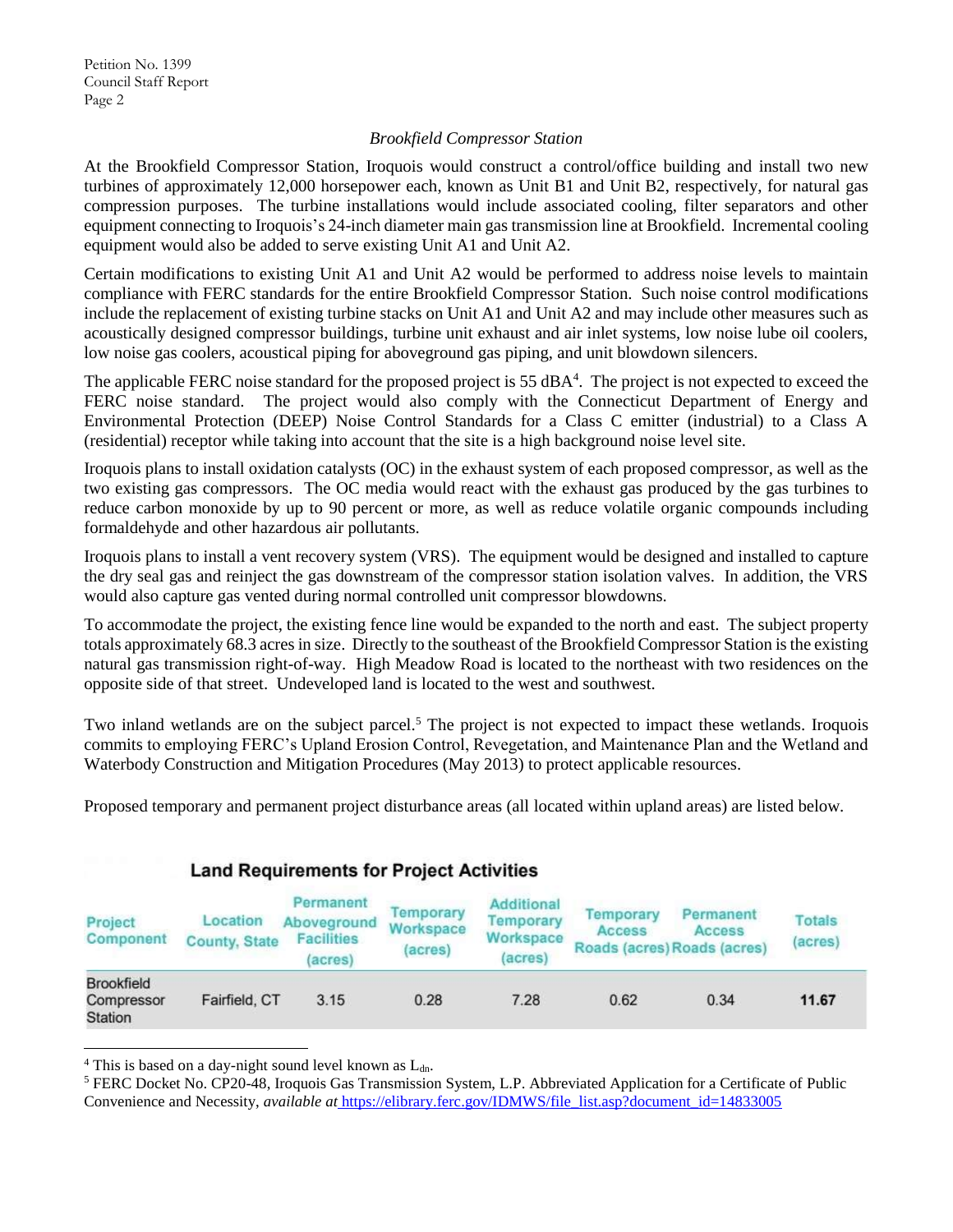Petition No. 1399 Council Staff Report Page 3

Iroquois has acquired the two residential properties (67 & 75 High Meadow Road, Brookfield) located closest to the current and proposed Brookfield compressor station facilities to create a contiguous buffer zone around the facility. The residential structures on one of the properties will be utilized for construction support in lieu of a construction trailer. The residential structure on the other property would be demolished and the property used as a laydown area. No wetlands or watercourses were delineated on either of these two residential properties.

Following construction of the project, the remaining standing residential structure that was utilized for construction support would be demolished, and both properties allowed to return to forested upland conditions similar to existing conditions that currently surround the two properties.

## *Milford Compressor Station*

Iroquois would install new gas cooling equipment for the existing Milford Plant A units and associated piping to allow for compressed discharge gas to be cooled. No gas cooling facilities currently exist at the Milford Compressor

Station. Iroquois also plans to install a VRS. This would reduce the aggregate gas emissions from all compressor stations associated with this project by an estimated 70 percent from historical levels.

The applicable FERC noise standard for the proposed project is 55 dBA. The project is not expected to exceed the FERC noise limit. The nearest abutting property is industrial. The project would comply with the DEEP Noise Control Standards for a Class C emitter (industrial) to a Class C (industrial) receptor.

The site consists of a fenced compound on an approximately 4.8-acre property bordered to the west and north by Oronoque Road and to east by a railroad line. The existing fence would not be modified to accommodate the project. No wetlands or watercourses were delineated at this site.

Proposed temporary and permanent project disturbance areas are listed below.

# **Land Requirements for Project Activities**

| Project<br>Component             | Location<br><b>County, State</b> | Permanent<br>Aboveground<br><b>Facilities</b><br>acres) | Temporary<br>Workspace<br>(acres) | <b>Additional</b><br>Temporary<br>Workspace<br>(acres) | Temporary<br><b>Access</b> | Permanent<br>Access<br>Roads (acres) Roads (acres) | Totals<br>(acres) |
|----------------------------------|----------------------------------|---------------------------------------------------------|-----------------------------------|--------------------------------------------------------|----------------------------|----------------------------------------------------|-------------------|
| Milford<br>Compressor<br>Station | New Haven.<br>СT                 | 2.28                                                    | 1.29                              | 0.66                                                   | 0.03                       | 0.03                                               | 4.29              |

## **Staff Recommendations**

Staff recommends Iroquois implement erosion and sedimentation control measures in accordance with the *2002 Connecticut Guidelines for Soil Erosion and Sediment Control.*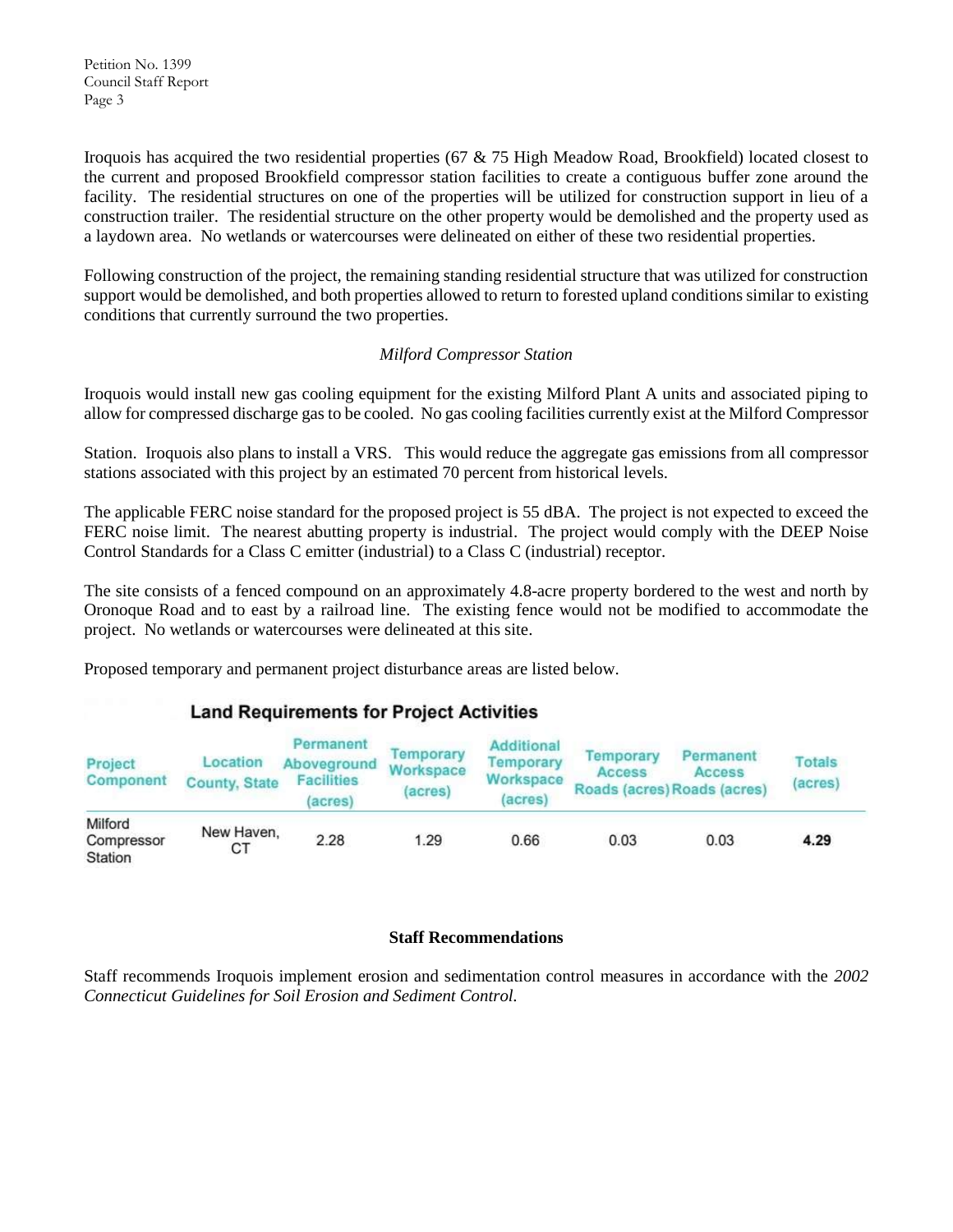# **Brookfield Compressor Station**